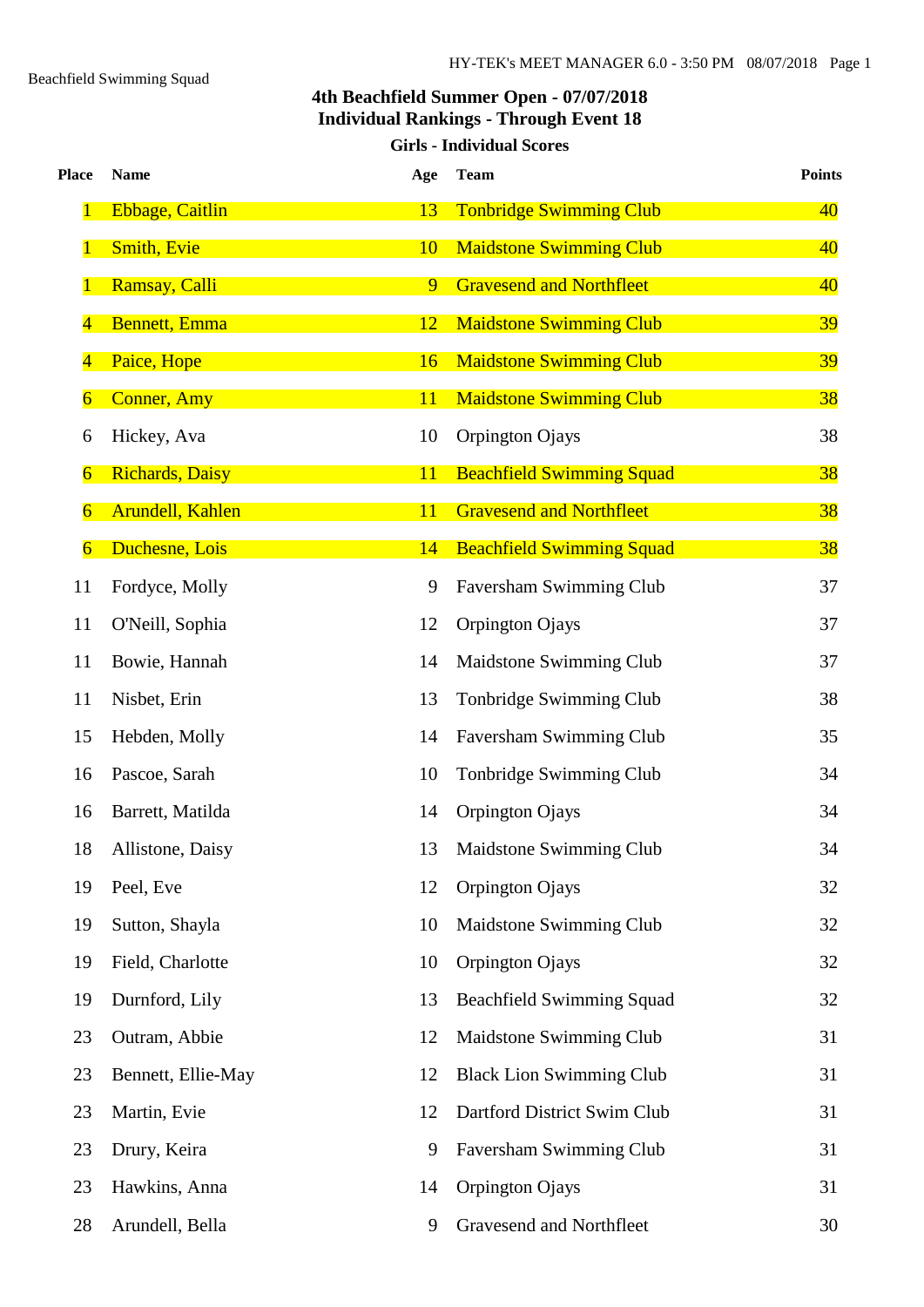| 28 | Smallwood, Athina    | 16 | Gravesend and Northfleet         | 30    |
|----|----------------------|----|----------------------------------|-------|
| 30 | Durrant, Matilda     | 15 | <b>Beachfield Swimming Squad</b> | 29    |
| 30 | Marshall, Charlotte  | 11 | <b>Black Lion Swimming Club</b>  | 29    |
| 30 | Geake, Holly         | 12 | Tonbridge Swimming Club          | 29    |
| 30 | Jackson, Samantha    | 13 | Orpington Ojays                  | 30    |
| 34 | Langdown, Rachel     | 16 | Orpington Ojays                  | 28.50 |
| 35 | Anscomb, Liberty     | 14 | Dartford District Swim Club      | 28    |
| 35 | Williams, Ellie      | 15 | <b>Black Lion Swimming Club</b>  | 28    |
| 35 | Diboll, Mya          | 13 | Maidstone Swimming Club          | 28    |
| 38 | McIntyre, Eva        | 15 | Faversham Swimming Club          | 27    |
| 38 | Blaney, Ellie        | 12 | Orpington Ojays                  | 27    |
| 38 | Leeves, Abby         | 15 | Orpington Ojays                  | 27    |
| 38 | Healy, Isla          | 10 | Sittingbourne and Milton SC      | 27    |
| 38 | Londesbrough, Amy    | 12 | <b>Black Lion Swimming Club</b>  | 27    |
| 43 | Kirkby, Phoebe       | 11 | Tonbridge Swimming Club          | 26    |
| 43 | Bisrat, Jessica      | 13 | Dartford District Swim Club      | 27    |
| 43 | Notley, Maddison     | 9  | <b>Black Lion Swimming Club</b>  | 26    |
| 43 | Watson, Leah         | 10 | <b>Black Lion Swimming Club</b>  | 26    |
| 43 | Mathurin, Laila      | 12 | City of Rochester                | 26    |
| 48 | Mallard, Ellia       | 9  | Gravesend and Northfleet         | 25    |
| 48 | Mitchell, Kara       | 10 | <b>Beachfield Swimming Squad</b> | 25    |
| 48 | Jolley-Ellis, Blythe | 13 | Orpington Ojays                  | 25    |
| 50 | Young, Briony        | 9  | Maidstone Swimming Club          | 24    |
| 50 | Gollapudy, Radha     | 14 | Orpington Ojays                  | 24    |
| 50 | Terry, Madison       | 10 | <b>Black Lion Swimming Club</b>  | 24    |
| 54 | Bond, Lauren         | 11 | Orpington Ojays                  | 23    |
| 54 | White, Zoe           | 15 | Orpington Ojays                  | 23    |
| 54 | Holt, Emily          | 16 | Faversham Swimming Club          | 23    |
| 54 | Barker, Christy      | 14 | Orpington Ojays                  | 23    |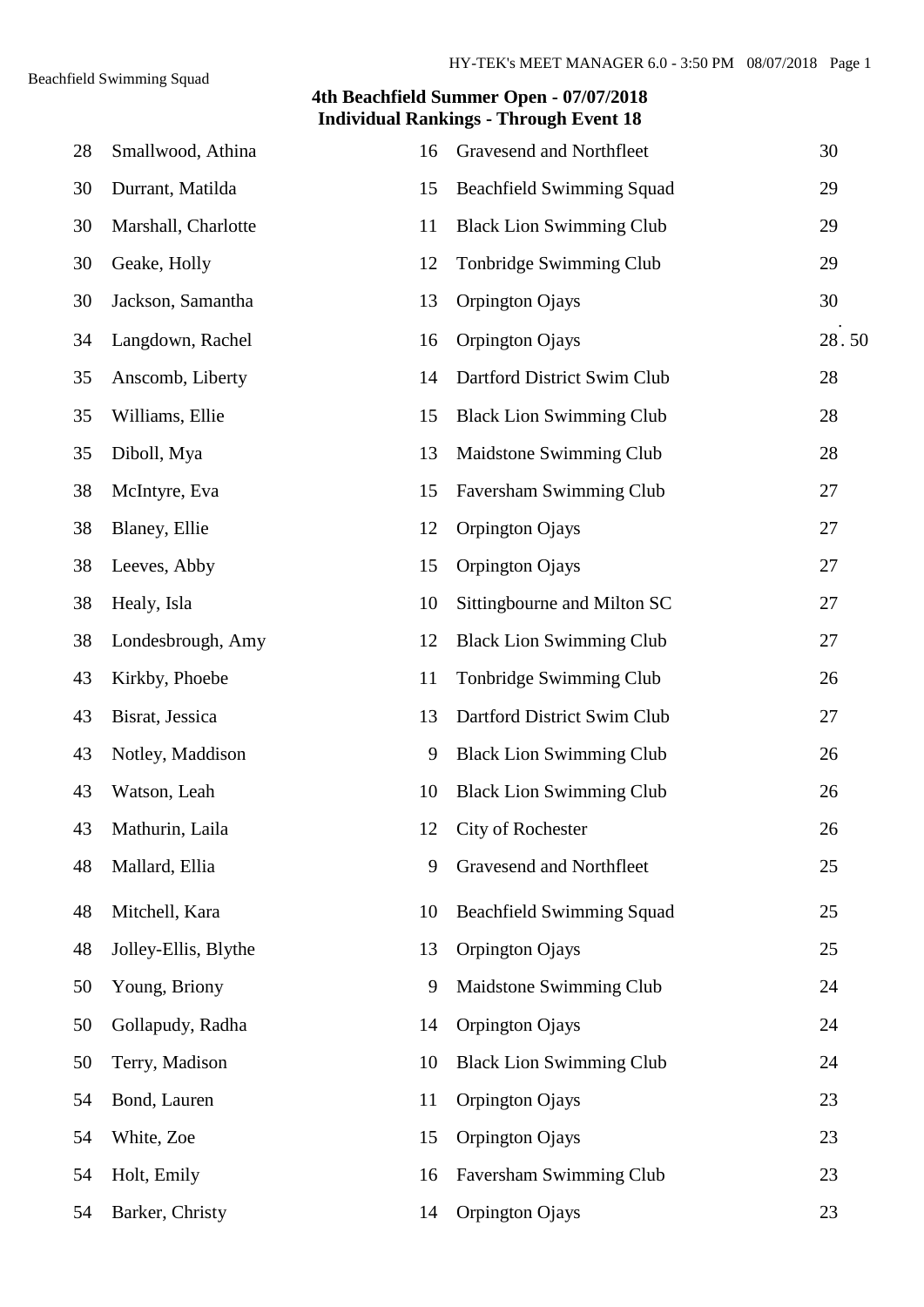# **4th Beachfield Summer Open - 07/07/2018 Individual Rankings - Through Event 18** 54 Elvy, Olivia 14 Black Lion Swimming Club 23 59 Brown, Jessica 15 Maidstone Swimming Club 22 59 Lyons, Daisy 9 Chislehurst Millennium Swim Sq 22 61 Cunliffe, Emma 12 Black Lion Swimming Club 21 20 50 62 Mckean, Georgia 15 Gravesend and Northfleet 63 Young, Nell 13 Gravesend and Northfleet 20 63 Bacon, Clio 16 Orpington Ojays 20 63 Hunter, Genny 15 Beachfield Swimming Squad 20 63 Brown, Alice 11 Beachfield Swimming Squad 20 63 Ciuche, Julia 11 Gravesend and Northfleet 20 63 Clarke, Isabella 13 Black Lion Swimming Club 20 69 Burke, Lilly-Rose 11 Beachfield Swimming Squad 19 69 Farrow, Zara 16 Maidstone Swimming Club 19 69 Quiller, Nicole 11 Maidstone Swimming Club 19 72 Kienlen, Willow 9 Tonbridge Swimming Club 18 72 Humphreys, Ruby 11 Maidstone Swimming Club 18 72 Naylor, Chloe-Ann 9 Sittingbourne and Milton SC 18 72 Skelton, Agatha 14 Maidstone Swimming Club 18 72 Geake, Emily 11 Tonbridge Swimming Club 18 72 Kottas, Ellis 14 Tonbridge Swimming Club 18 78 Pye, Gracie 11 Dartford District Swim Club 17 78 Fearn, Bethany 11 Sittingbourne and Milton SC 17 80 Colyer, Mia 12 Black Lion Swimming Club 16 80 Reinelt, Mabel 11 Black Lion Swimming Club 16 80 Brown, Alice 14 Orpington Ojays 16 83 Hopper, Amelia 14 Beachfield Swimming Squad 15 83 Baykun, Veronica 9 Beachfield Swimming Squad 15 83 Whitehead, Milly 15 Orpington Ojays 15 83 Ray, Olivia 13 Gravesend and Northfleet 15 83 Thatcher, Aimee 11 Black Lion Swimming Club 15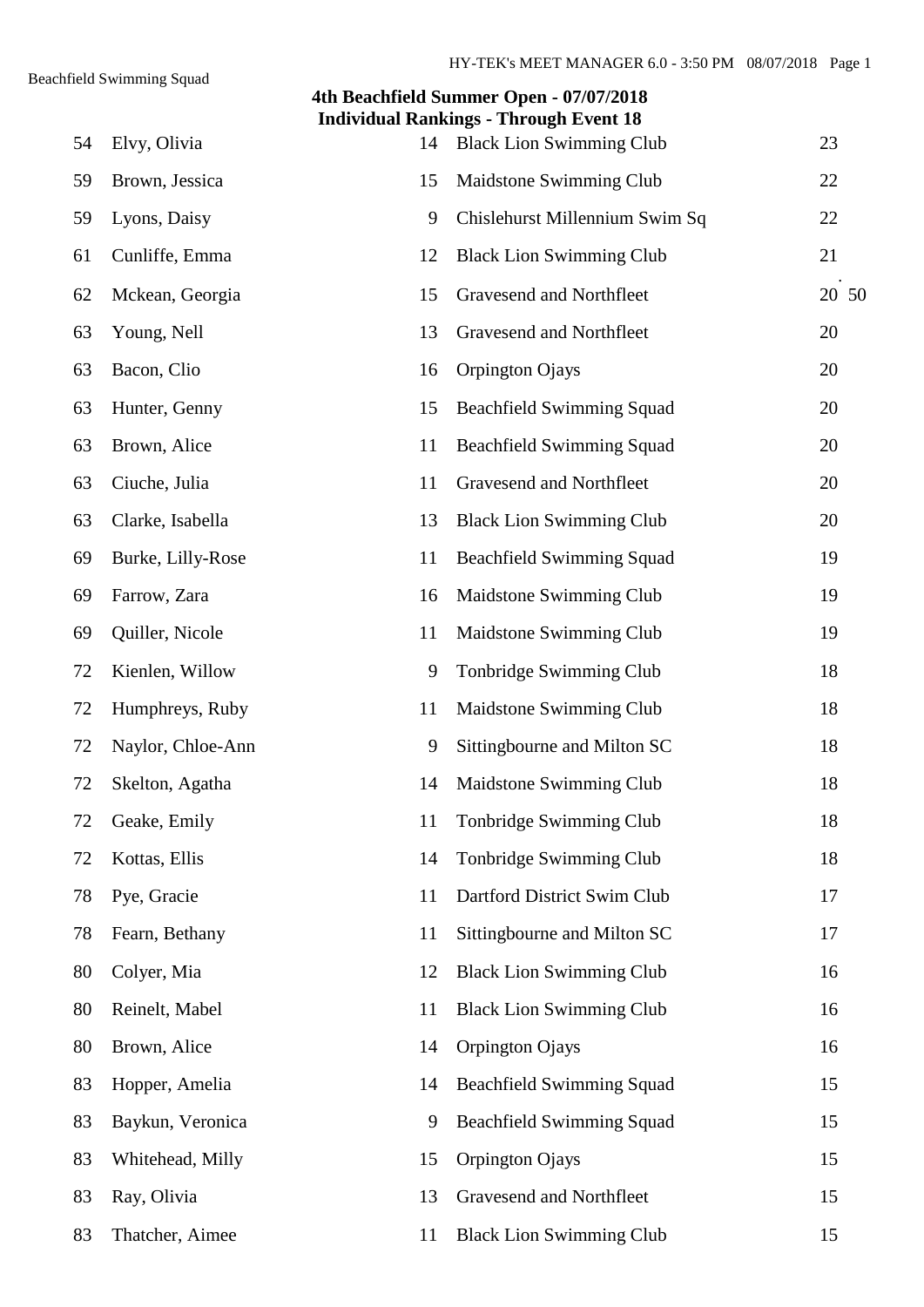| 88 | Pieri, Olivia     | 10 | <b>Beachfield Swimming Squad</b> | 14 |
|----|-------------------|----|----------------------------------|----|
| 88 | Haartsen, Jolina  | 12 | Orpington Ojays                  | 14 |
| 90 | Jurs, Emilie      | 14 | <b>Black Lion Swimming Club</b>  | 13 |
| 90 | Dolman, Grace     | 13 | <b>Beachfield Swimming Squad</b> | 13 |
| 90 | Linder, Chloe     | 10 | Sittingbourne and Milton SC      | 13 |
| 90 | Devey, Mia        | 13 | Tonbridge Swimming Club          | 13 |
| 94 | Baker, Kayla      | 13 | <b>Black Lion Swimming Club</b>  | 12 |
| 95 | Bradshaw, Aliyana | 10 | <b>Black Lion Swimming Club</b>  | 11 |
| 95 | Harris, Faith     | 11 | <b>Beachfield Swimming Squad</b> | 11 |
| 97 | Marsh, Tarryn     | 12 | <b>Beachfield Swimming Squad</b> | 10 |

| Place | <b>Name</b>       | Age | <b>Team</b>                      | <b>Points</b>  |
|-------|-------------------|-----|----------------------------------|----------------|
| 97    | Hopper, Leoni     | 14  | <b>Beachfield Swimming Squad</b> | 10             |
| 97    | Scott, Natasha    | 15  | Gravesend and Northfleet         | 10             |
| 100   | Foster, Kirstie   | 12  | <b>Beachfield Swimming Squad</b> | 9              |
| 100   | Pope, Mia         | 10  | Sittingbourne and Milton SC      | 9              |
| 100   | Bodenham, Natasha | 14  | Maidstone Swimming Club          | 9              |
| 100   | Thomas, Polly     | 17  | <b>Beachfield Swimming Squad</b> | 9              |
| 104   | Easom, Leah       | 12  | Sittingbourne and Milton SC      | $8\,$          |
| 104   | Legge, Danielle   | 10  | <b>Black Lion Swimming Club</b>  | 8              |
| 104   | Holt, Isabella    | 12  | Faversham Swimming Club          | $8\,$          |
| 104   | Hummel, Jessica   | 11  | <b>Beachfield Swimming Squad</b> | 8              |
| 108   | Hughes, Harriet   | 13  | Maidstone Swimming Club          | $\overline{7}$ |
| 108   | Hall, Freya       | 13  | Dartford District Swim Club      | $\overline{7}$ |
| 110   | Ekstrom, Freja    | 10  | Maidstone Swimming Club          | 6              |
| 110   | Rousell, Nieve    | 11  | Gravesend and Northfleet         | 6              |
| 110   | Irwin, Katharine  | 10  | Maidstone Swimming Club          | 6              |
| 110   | Mullins, Tamzin   | 12  | Herne Bay SC                     | 6              |
| 110   | Foster, Gemma     | 10  | <b>Black Lion Swimming Club</b>  | 6              |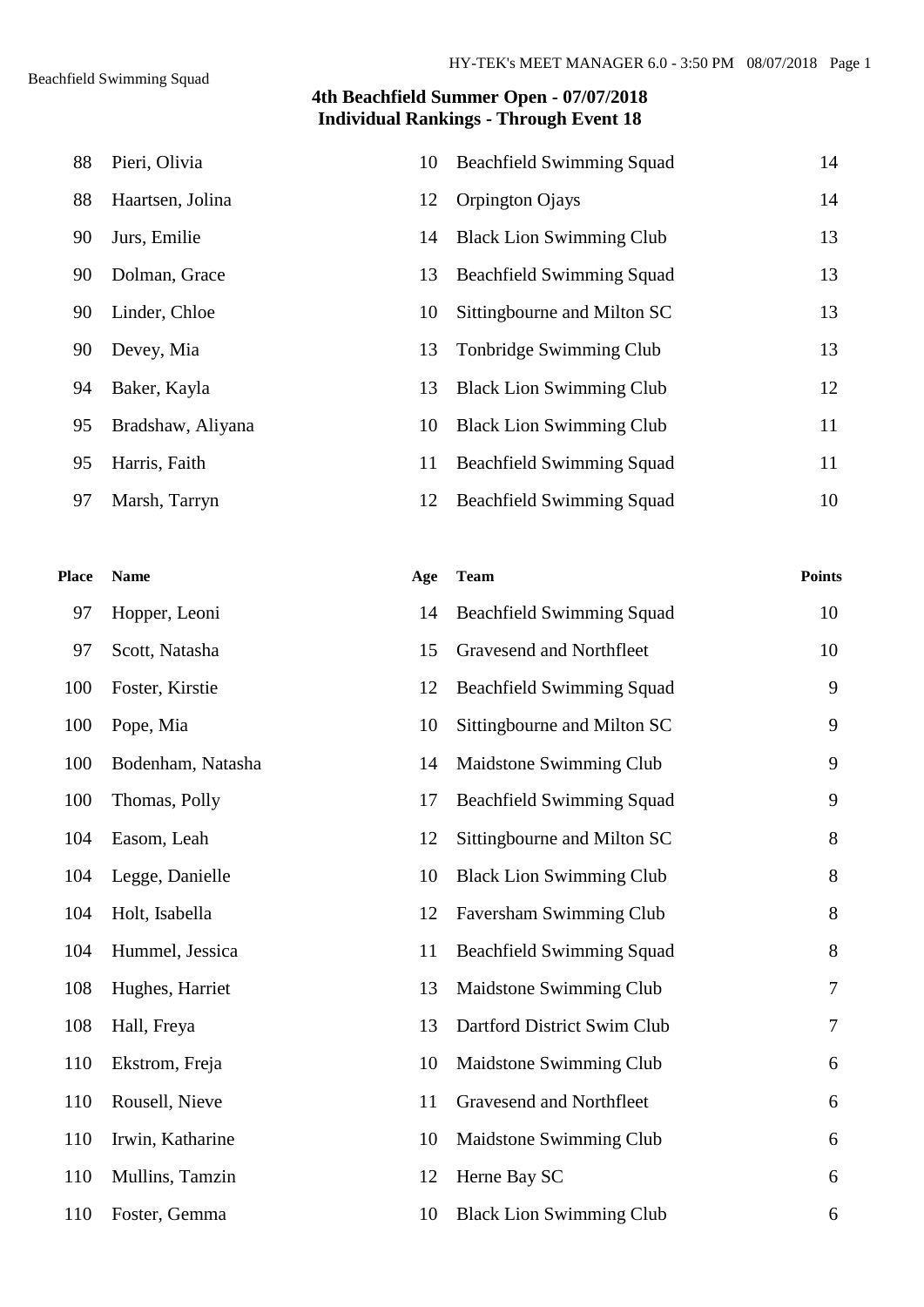|              |                      |     | 4th Beachfield Summer Open - 07/07/2018<br><b>Individual Rankings - Through Event 18</b> |                |
|--------------|----------------------|-----|------------------------------------------------------------------------------------------|----------------|
| 110          | Phillips, Rebecca    | 13  | Maidstone Swimming Club                                                                  | 6              |
| 116          | Baker, Lorelai       | 11  | <b>Black Lion Swimming Club</b>                                                          | 5              |
| 116          | Oakden, Mia          | 12  | <b>Black Lion Swimming Club</b>                                                          | 5              |
| 116          | Moerman, Kayla       | 12  | <b>Beachfield Swimming Squad</b>                                                         | 5              |
| 119          | Summers, Chloe       | 12  | Gravesend and Northfleet                                                                 | $\overline{4}$ |
| 119          | Ismail, Safiyah      | 13  | Orpington Ojays                                                                          | $\overline{4}$ |
| 119          | Lafferty, Jocelyn    | 13  | <b>Black Lion Swimming Club</b>                                                          | $\overline{4}$ |
| 119          | Lewzey, Erin         | 12  | Edenbridge Piranhas SC                                                                   | $\overline{4}$ |
| 119          | Frisby, Amelia       | 13  | Orpington Ojays                                                                          | $\overline{4}$ |
| 119          | Cartwright, Amelia   | 10  | Sittingbourne and Milton SC                                                              | $\overline{4}$ |
| 119          | Rolfe, Sophie        | 10  | <b>Beachfield Swimming Squad</b>                                                         | $\overline{4}$ |
| 126          | James, Amelia        | 10  | Maidstone Swimming Club                                                                  | 3              |
| 126          | Burke, Bethany       | 13  | Dartford District Swim Club                                                              | 3              |
| 128          | Macey, Amelia        | 10  | <b>Black Lion Swimming Club</b>                                                          | $\overline{2}$ |
| 128          | Jurs, Martha         | 10  | <b>Black Lion Swimming Club</b>                                                          | $\overline{2}$ |
| 128          | Anscomb, Imogen      | 11  | Dartford District Swim Club                                                              | $\overline{2}$ |
| 128          | Berry, Jessica       | 16  | Sittingbourne and Milton SC                                                              | $\overline{2}$ |
| 128          | Brown, Ellie         |     | 13 Orpington Ojays                                                                       | $\overline{2}$ |
| 128          | Meah, Philippa       | 9   | <b>Black Lion Swimming Club</b>                                                          | $\overline{2}$ |
| 134          | Hopper, Erika        | 11  | <b>Beachfield Swimming Squad</b>                                                         | $\mathbf{1}$   |
| 134          | Pearce, Olivia       | 11  | <b>Black Lion Swimming Club</b>                                                          | $\mathbf{1}$   |
| 134          | Sharp, Megan         | 12  | Tonbridge Swimming Club                                                                  | $\mathbf{1}$   |
| 134          | Cioran, Alexandra    | 13  | Orpington Ojays                                                                          | $\mathbf{1}$   |
| 134          | Bodenham, Nicole     | 16  | Maidstone Swimming Club                                                                  | $\mathbf{1}$   |
| <b>Place</b> | <b>Name</b>          | Age | <b>Boys - Individual Scores</b><br><b>Team</b>                                           | <b>Points</b>  |
|              | <b>Burke, Toby</b>   | 10  | <b>Dartford District Swim Club</b>                                                       | 40             |
|              | Carr, Richard        | 18  | <b>Maidstone Swimming Club</b>                                                           | 40             |
|              | <b>Allen</b> , David | 13  | <b>Black Lion Swimming Club</b>                                                          | 40             |
|              | Fisher, Nahum        | 11  | <b>Black Lion Swimming Club</b>                                                          | 40             |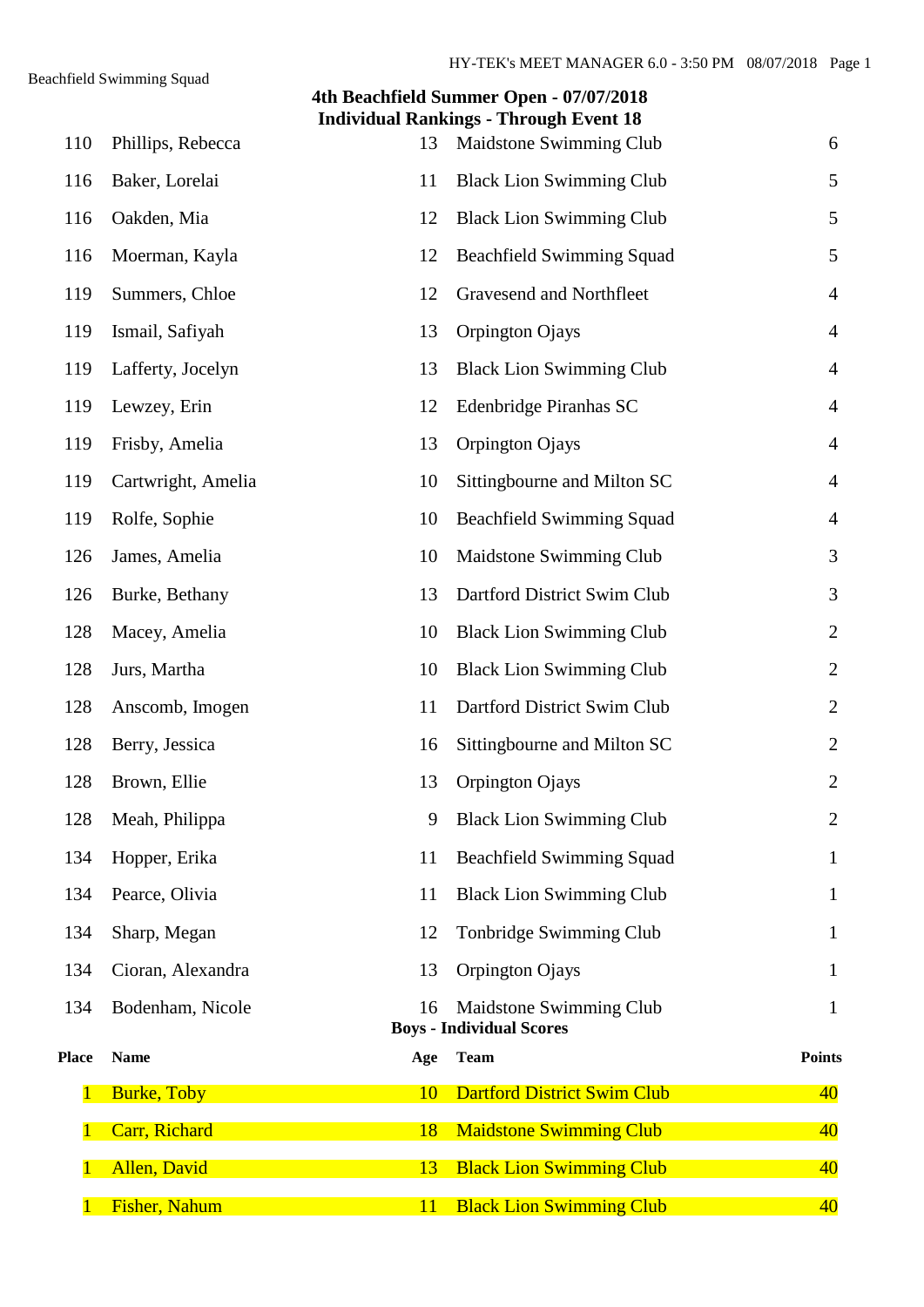Beachfield Swimming Squad

|                | 4th Beachfield Summer Open - 07/07/2018<br><b>Individual Rankings - Through Event 18</b> |    |                                  |    |  |  |  |
|----------------|------------------------------------------------------------------------------------------|----|----------------------------------|----|--|--|--|
|                | Harris, Brandon                                                                          | 14 | <b>Beachfield Swimming Squad</b> | 40 |  |  |  |
| 6              | Long, Thomas                                                                             | 11 | Gravesend and Northfleet         | 39 |  |  |  |
| 6              | Wise, George                                                                             | 14 | Dartford District Swim Club      | 39 |  |  |  |
| $\overline{8}$ | <b>Bennett, Samuel</b>                                                                   | 9  | <b>Maidstone Swimming Club</b>   | 38 |  |  |  |
| $\overline{9}$ | Prendergast, Joshua                                                                      | 12 | <b>Tonbridge Swimming Club</b>   | 36 |  |  |  |
| 10             | Oliver, Daniel                                                                           | 12 | Gravesend and Northfleet         | 35 |  |  |  |
| 10             | Baar, Joshua                                                                             | 13 | <b>Beachfield Swimming Squad</b> | 35 |  |  |  |
| 10             | Isaacs, Oliver                                                                           | 14 | Tonbridge Swimming Club          | 35 |  |  |  |
| 10             | Chadwick, Frank                                                                          | 11 | Maidstone Swimming Club          | 35 |  |  |  |
| 14             | Henbest, Toby                                                                            | 13 | Tonbridge Swimming Club          | 34 |  |  |  |
| 14             | Dickinson, Ed                                                                            | 17 | <b>Beachfield Swimming Squad</b> | 34 |  |  |  |
| 16             | Morgan, Anthony                                                                          | 13 | Gravesend and Northfleet         | 33 |  |  |  |
| 17             | Long, James                                                                              | 13 | Gravesend and Northfleet         | 32 |  |  |  |
| 17             | Morgan, Dominic                                                                          | 13 | Edenbridge Piranhas SC           | 32 |  |  |  |
| 19             | Dolman, Freddie                                                                          | 12 | <b>Beachfield Swimming Squad</b> | 31 |  |  |  |
| 19             | D'Cruz, Zac                                                                              | 9  | Gravesend and Northfleet         | 31 |  |  |  |
| 19             | Carr, David                                                                              | 21 | <b>Beachfield Swimming Squad</b> | 31 |  |  |  |
| 19             | Lafferty, Dominic                                                                        |    | 15 Black Lion Swimming Club      | 31 |  |  |  |
| 19             | Langdown, Ben                                                                            | 14 | Orpington Ojays                  | 31 |  |  |  |
| 24             | Dickinson, Sam                                                                           | 14 | <b>Beachfield Swimming Squad</b> | 30 |  |  |  |
| 24             | Stockwell, Liam                                                                          | 10 | Maidstone Swimming Club          | 30 |  |  |  |
| 24             | Russell-Gridley, Lucca                                                                   | 9  | <b>Black Lion Swimming Club</b>  | 30 |  |  |  |
| 27             | Branch, Albert                                                                           | 12 | <b>Black Lion Swimming Club</b>  | 29 |  |  |  |
| 28             | Cowley Antelo, Ruben                                                                     | 10 | Tonbridge Swimming Club          | 28 |  |  |  |
| 28             | Ryan, Samuel                                                                             | 12 | Orpington Ojays                  | 28 |  |  |  |
| 30             | Brosch, Mitchel                                                                          | 10 | Edenbridge Piranhas SC           | 27 |  |  |  |
| 30             | Peel, Max                                                                                | 15 | Orpington Ojays                  | 27 |  |  |  |
| 30             | Reid, Luke                                                                               | 13 | Maidstone Swimming Club          | 27 |  |  |  |
| 33             | Lyons, Monty                                                                             | 11 | Chislehurst Millennium Swim Sq   | 26 |  |  |  |
| 34             | Fordyce, Max                                                                             | 13 | Faversham Swimming Club          | 25 |  |  |  |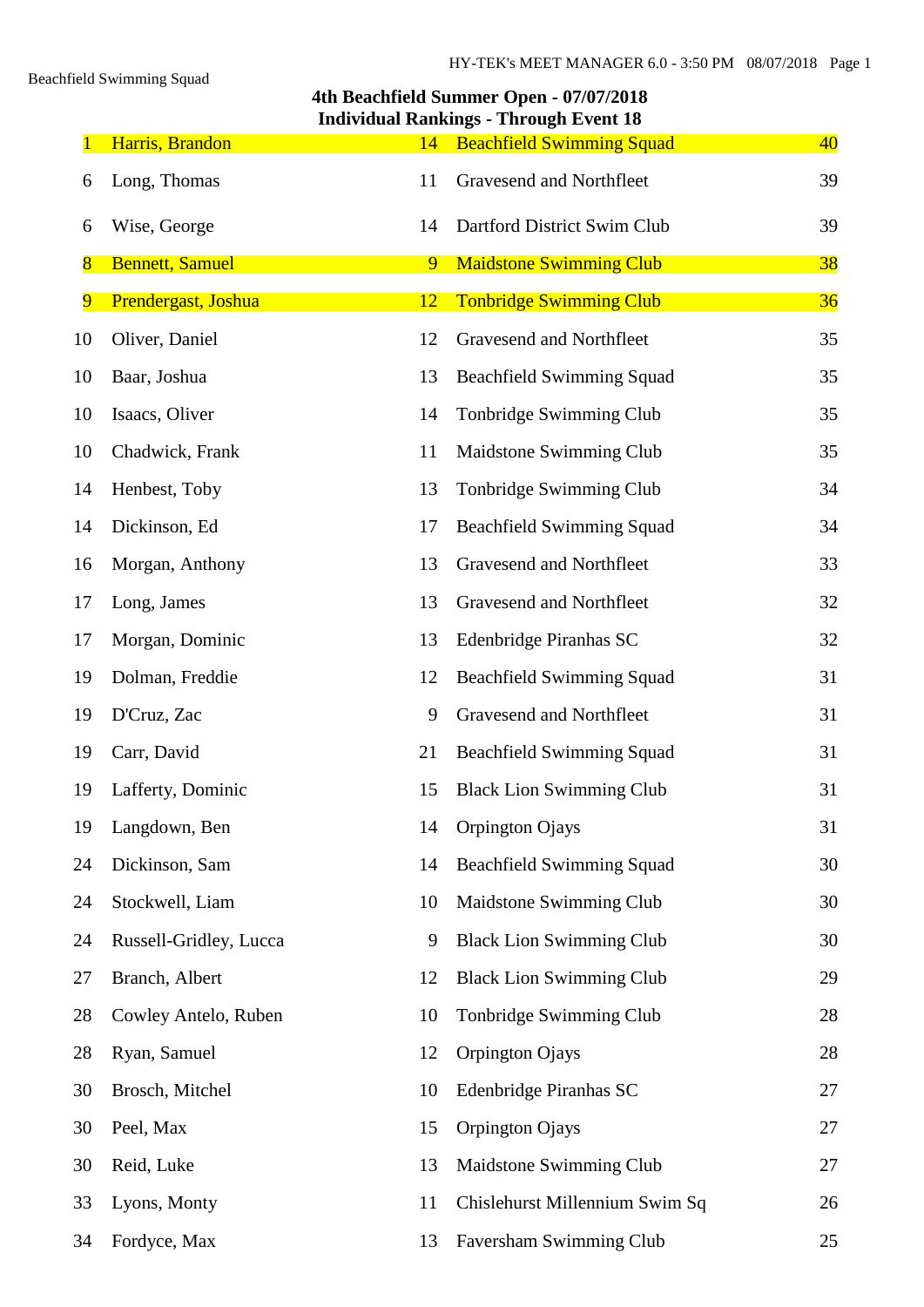| 34           | Basch, Eren         | 10  | Gravesend and Northfleet         | 25            |
|--------------|---------------------|-----|----------------------------------|---------------|
| 36           | Cheverst, Jack      | 14  | <b>Black Lion Swimming Club</b>  | 24            |
| 36           | Morris, Charlie     | 14  | <b>Beachfield Swimming Squad</b> | 24            |
| 36           | Magee-Brown, Thomas | 14  | Orpington Ojays                  | 24            |
| 36           | Chinyani, Ethiel    | 10  | Dartford District Swim Club      | 24            |
| 36           | Sharman, Ethan      | 11  | Faversham Swimming Club          | 24            |
| 36           | Cavasino, Niccolo   | 11  | Orpington Ojays                  | 24            |
| 42           | Birchmore, Billy    | 22  | Orpington Ojays                  | 23            |
| 42           | Kapatos, Frangiskos | 14  | Dartford District Swim Club      | 23            |
| 42           | Howe, Ethan         | 12  | <b>Black Lion Swimming Club</b>  | 23            |
| 42           | Peaper, Joshua      | 11  | Maidstone Swimming Club          | 23            |
| 42           | Lam, Dexter         | 16  | <b>Black Lion Swimming Club</b>  | 23            |
| 47           | Carey, Jamie        | 17  | Maidstone Swimming Club          | 22            |
| 47           | Rowbottom, Joe      | 13  | <b>Beachfield Swimming Squad</b> | 22            |
| 47           | Wise, Jack          | 11  | Dartford District Swim Club      | 22            |
| 47           | Herbert, Thomas     | 10  | Orpington Ojays                  | 22            |
| 47           | Willard, Ethan      | 11  | <b>Black Lion Swimming Club</b>  | 22            |
| 52           | Buciumas, Robert    | 9   | Orpington Ojays                  | 21            |
| 52           | McRobb, Gregor      | 11. | Faversham Swimming Club          | 21            |
| 54           | Moroianu, Luca      | 10  | Maidstone Swimming Club          | 20            |
| 54           | Edwards, Shane      | 10  | <b>Black Lion Swimming Club</b>  | 20            |
|              |                     |     |                                  |               |
| <b>Place</b> | <b>Name</b>         | Age | <b>Team</b>                      | <b>Points</b> |
| 56           | Moulton, Max        | 15  | Dartford District Swim Club      | 19            |
| 56           | Whybrow, Zachary    | 12  | Maidstone Swimming Club          | 19            |
| 56           | Nsirim, Jason       | 9   | Gravesend and Northfleet         | 19            |
| 56           | Beavington, Max     | 11  | <b>Beachfield Swimming Squad</b> | 19            |
| 56           | McKean, Aidan       | 12  | Gravesend and Northfleet         | 19            |
| 61           | Gear, Hayden        | 12  | Sittingbourne and Milton SC      | 18            |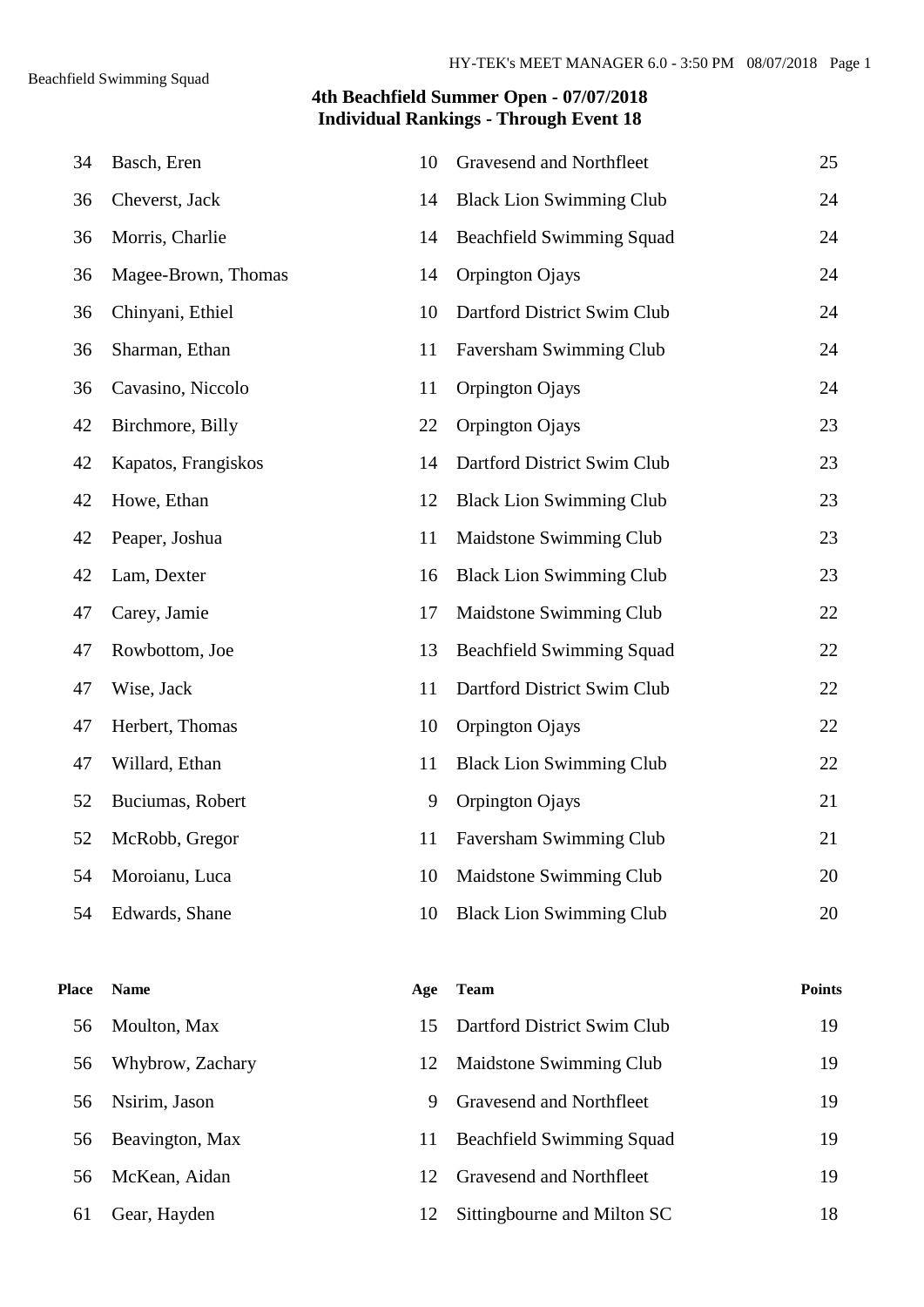|    | 4th Beachfield Summer Open - 07/07/2018<br><b>Individual Rankings - Through Event 18</b> |    |                                  |    |  |  |  |
|----|------------------------------------------------------------------------------------------|----|----------------------------------|----|--|--|--|
| 61 | Burrows, Matt                                                                            | 12 | Maidstone Swimming Club          | 18 |  |  |  |
| 63 | Caller, Jamie                                                                            | 13 | <b>Black Lion Swimming Club</b>  | 17 |  |  |  |
| 63 | Gear, Ethan                                                                              | 14 | Sittingbourne and Milton SC      | 17 |  |  |  |
| 63 | Kapatos, Apostolos                                                                       | 13 | Dartford District Swim Club      | 17 |  |  |  |
| 63 | Poynter, Toby                                                                            | 10 | <b>Black Lion Swimming Club</b>  | 17 |  |  |  |
| 63 | Prendergast, Ewan                                                                        | 9  | Tonbridge Swimming Club          | 17 |  |  |  |
| 63 | Jessup, Lewis                                                                            | 10 | Edenbridge Piranhas SC           | 17 |  |  |  |
| 63 | Hicks, Thomas                                                                            | 12 | Maidstone Swimming Club          | 17 |  |  |  |
| 70 | Young, Zach                                                                              | 11 | Gravesend and Northfleet         | 16 |  |  |  |
| 70 | Berry, Thomas                                                                            | 14 | Sittingbourne and Milton SC      | 16 |  |  |  |
| 72 | Nguyen, Nam                                                                              | 16 | Orpington Ojays                  | 15 |  |  |  |
| 72 | Xavier, Agi                                                                              | 9  | <b>Black Lion Swimming Club</b>  | 15 |  |  |  |
| 72 | Castle, Samuel                                                                           | 14 | <b>Black Lion Swimming Club</b>  | 15 |  |  |  |
| 72 | Prendergast, Connor                                                                      | 10 | Tonbridge Swimming Club          | 15 |  |  |  |
| 72 | Pass, Jack                                                                               | 11 | <b>Black Lion Swimming Club</b>  | 15 |  |  |  |
| 72 | Farrow, Callum                                                                           | 12 | <b>Black Lion Swimming Club</b>  | 15 |  |  |  |
| 78 | Clarke, George                                                                           | 15 | Maidstone Swimming Club          | 14 |  |  |  |
| 78 | Williams, Sonny                                                                          |    | 10 Black Lion Swimming Club      | 14 |  |  |  |
| 78 | Smith, Finlay                                                                            | 15 | Maidstone Swimming Club          | 14 |  |  |  |
| 78 | Youseman, Alex                                                                           | 10 | <b>Black Lion Swimming Club</b>  | 14 |  |  |  |
| 78 | Bevan, Harry                                                                             | 12 | Tonbridge Swimming Club          | 14 |  |  |  |
| 83 | Moss, Seth                                                                               | 9  | <b>Black Lion Swimming Club</b>  | 13 |  |  |  |
| 83 | Williams, Thomas                                                                         | 12 | Gravesend and Northfleet         | 13 |  |  |  |
| 85 | Kumar, Hayden                                                                            | 10 | Gravesend and Northfleet         | 12 |  |  |  |
| 85 | Pieri, James                                                                             | 12 | <b>Beachfield Swimming Squad</b> | 12 |  |  |  |
| 85 | Thom, James                                                                              | 14 | Dartford District Swim Club      | 12 |  |  |  |
| 88 | Pearce, Scott                                                                            | 12 | Faversham Swimming Club          | 11 |  |  |  |
| 89 | Griggs, Joshua                                                                           | 15 | Maidstone Swimming Club          | 10 |  |  |  |
| 89 | Baronti, Callum                                                                          | 15 | Orpington Ojays                  | 10 |  |  |  |
| 89 | Garg, Pranav                                                                             | 13 | Orpington Ojays                  | 10 |  |  |  |